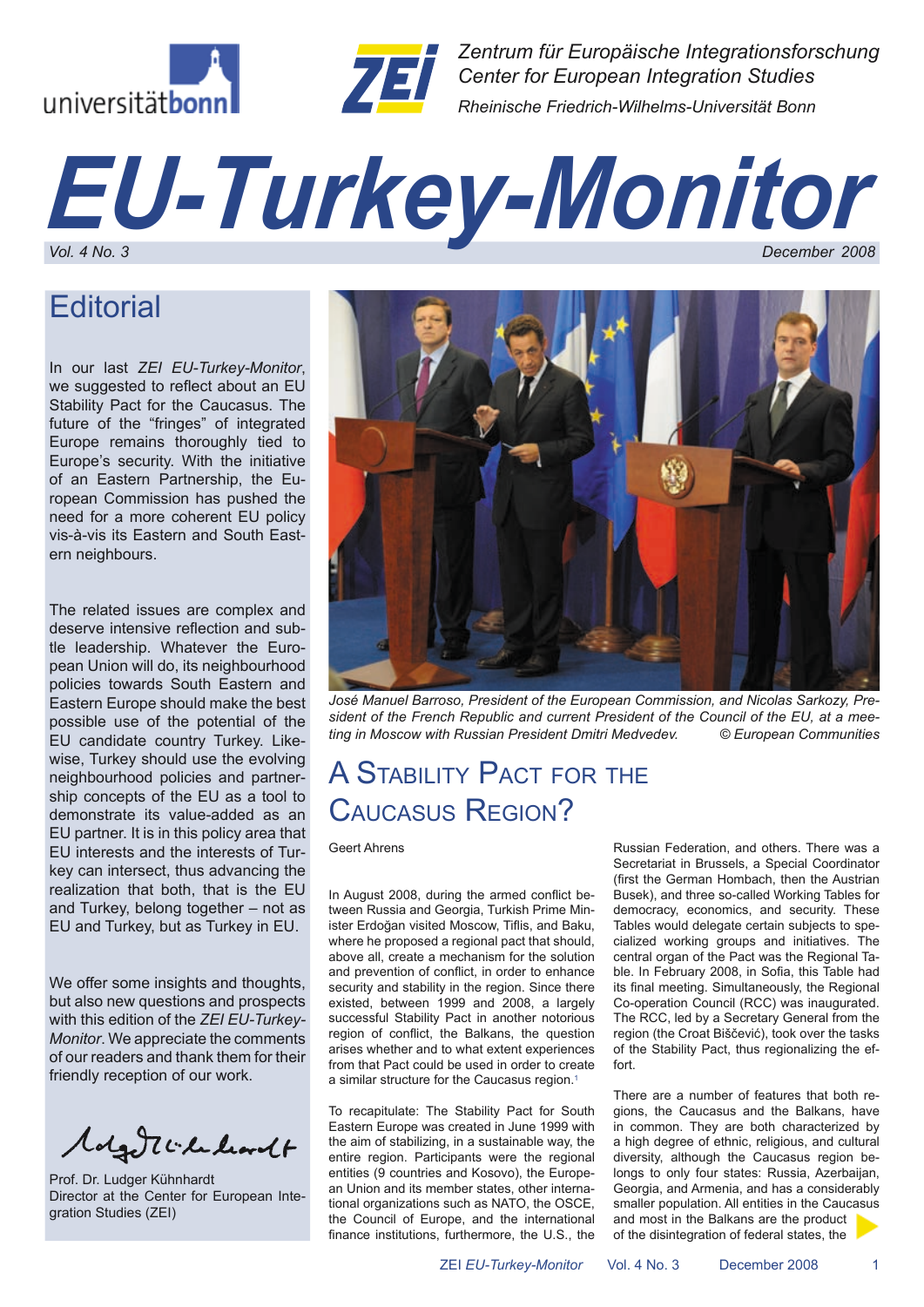Soviet Union and the Socialist Federal Republic of Yugoslavia. Both have experienced brutal warfare and ethnic cleansing, and are confronted with serious refugee problems. The outbreak of renewed warfare is still possible. When the Balkans Stability Pact was created in June 1999, fighting in Kosovo had just ended, and more was to come in southern Serbia in 2000 and in Macedonia in 2001. Although by now, in 2008, further fighting in the area is improbable, serious problems continue to exist, particularly in Kosovo and Bosnia and Herzegovina. In the Caucasus, the situation is even worse, with insecure areas, mere ceasefire lines, and closed borders still existing. This summer, Russia and Georgia fought a short war in connection with the unresolved conflict regarding the two Georgian break-away regions of South Ossetia and Abkhazia; and there is still a possibility that Azerbaijan and Armenia might go to war again over the Nagorno-Karabakh conflict.

Also common to both areas is the communist heritage although, in the Caucasus, it has lasted almost one generation longer than in the Balkans. This heritage has led to democratic deficits, which are stronger in the Caucasus than in the Balkans, as, e.g., a comparison of election monitoring reports by the OSCE regarding the different countries clearly show. Economic decline, which was strong in both areas and has led to widespread corruption and organized crime, is, at present, more dramatic in the Caucasus than in the Balkans. Finally, both areas have been the object of various international mediation efforts that have led to containment only, and not to the solution of very serious problems that still exist. In addition, in the Balkans, a certain fatigue with these efforts is growing, particularly in Kosovo.

In spite of these features that both regions have largely in common, there are four fundamental differences between them.

First, whereas the Balkans consist entirely of independent states of mutually comparable size, the Caucasus is divided into two parts: in the south, the three relatively small independent states of Armenia, Azerbaijan and Georgia, and in the north, six even smaller entities with together around six million inhabitants that form part of the huge Russian Federation: Dagestan, Ingushetia, Chechnia, North Ossetia, Kabardino Balkaria, and Karachai Cherkessia. The picture is further complicated by the recent Russian recognition of the independence of two break-away regions that are part of Georgia: South Ossetia and Abkhazia.

Second, the international environment is different. Whereas the Balkans region is surrounded by like-minded neighbors that are members of the EU or want to become such members (Turkey, Ukraine), the three neighbors of the Caucasus region could hardly be more different. The Russian Federation seeks to reassert Moscow's traditional hegemonic role in the region. The Islamic Republic of Iran, aware of the even older hegemonic role that Persia had played particularly in Shiite Azerbaijan, seeks to enlarge its influence. Turkey is a candidate for EU membership, a close ally of the U.S. and member of NATO; it is, at the same time, ethnically and linguistically very close to the Azeris (not with regard to religion, Turks are Sunni Muslims); it has no official relations with Yerevan, despite some recent signs of détente. The relations between Moscow, Teheran, and Ankara are mostly cool, if not tense, and it is difficult to see how these three countries could develop between them an unconfrontational relationship with regard to the Caucasus region or, at least, its southern part, that would allow for the close co-operation that a Stability Pact on the Balkans model would require.

Third, the Balkan states have had a different relationship with the EU than the Caucasus countries. When Yugoslavia disintegrated, the newly emerging states early on expressed the wish to join the EC/EU<sup>2</sup>, but showed little interest in co-operation with their neighbors from whom they had just broken away. However, European politicians, who were, in principle, sympathetic to the accession wishes of the new states, insisted on a co-operative relationship between the candidates for membership. The wish to join the EU thus became the strongest incentive for the kind of co-operation asked for by the Stability Pact. This incentive is missing in the Caucasus. On the one hand, the EU offers the Caucasus countries close co-operation, but not membership, and would have to define the incentives it would offer for participation in a Caucasus Stability Pact. On the other hand, only one of the three states in the southern Caucasus, Georgia, has shown an interest in joining the EU. Oil-rich Azerbaijan positions itself differently, and even Armenians would stress their country's intermediate position between Europe and the Orient, and the necessity of its strategic relationship with Russia.

Fourth, the geostrategic importance of the Caucasus is larger than that of the Balkans. The Caspian Basin is rich in petrol and gas. Azerbaijan is a major producer, and the entire region is important for oil and gas transport. The future of the Caucasus is, therefore, vital for the U.S., who would wish to play an important role in efforts to stabilize the area but might conduct a policy that differs partly from the EU's or that of some of the EU member states. Without being able to go into detail here, the relationship with Iran and the wish to have a pipeline system that circumvents Russia come to mind.

Conclusion: The proposal by Prime Minister Erdoğan will not lead to a Caucasus Stability Pact that could imitate the Balkans model in the foreseeable future. Nevertheless, the proposal deserves full support insofar as it suggests a regional approach rather than mediation efforts dealing with conflicts in an isolated way. There are some encouraging signs that might prepare the ground for the Turkish proposal, such as the cautious rapprochement between Ankara and Yerevan and the recent Russian-mediated joint declaration by the presidents of Armenia and Azerbaijan regarding Nagorno-Karabakh. Unfortunately, there was also a large step backward, when Russia invaded Georgia and created a new and difficult problem by recognizing the regimes in South Ossetia and Abkhazia as independent. One can only hope that all participants will come to the conclusion that their own well-understood interests call for a stabilized Caucasus region, and that diplomatic skill in connection with some political wisdom will lead to a step-by-step implementation of the useful and timely Turkish proposal. Success will, however, not be easily attained.

1) Constantin Grund, *Der Stabilitätspakt für Südosteuropa* (Universität Trier, Lehrstuhl für internationale Beziehungen und Außenpolitik), <http://www.politik.uni-trier. de/liba/Projekt/Pub/kaukasus.PDF> (accessed on 25 November 2008).

2) The European Community (EC) became the European Union (EU) on 1 November 1993.

*Ambassador Dr. Geert Ahrens has been on active duty in the Balkans during the 1990s and was head of the OSCE presence in Albania from 1999 to 2002. He is author of "Diplomacy on the Edge" (2007), dealing with the international mediation efforts in the former Yugoslavia. He was head of the OSCE/ODIHR election observer missions to Ukraine (2004/05), Azerbaijan (2005 and 2006), Georgia (2006), Serbia (2007), Armenia (2008) and Belarus (2008).*

## A 'New Caucasian' Chalk Circle?

### Why Georgia's Neighbours and Georgia Must Work Together to Talk with Russia

#### Tedo Japaridze

The Five Day War in Georgia may well have been, as many have suggested, "a disaster waiting to happen," but its outcome is even worse than many expected. On the one hand, Georgia not only was defeated but has also been dismembered with little or no chance of recovering nearly a third of what is still its internationally recognized territory. And on the other hand, the conflict has depressed relations between Moscow and the West to a new low, poisoning the atmosphere and making any new initiatives extremely difficult to launch, albeit it should be acknowledged that those military activities have not provoked even a slight hint of a "new cold war", as some pundits and experts rushed to proclaim. This Five Day War affirmed the view that Russia had become "the world's foremost revisionist power" but with the limited capacity to project its resurrected power mainly on the former-Soviet space, thus bringing back some remnants of "Realpolitik" or "power politics" to the regional strategic landscape.

Some regional experts admit that the recent financial crisis outweighed the Five Day War in Georgia. I would just partially agree with that assumption. The international financial crisis that came on the heels of the Georgian war has complicated the assessments of the latter. But as serious as the financial crisis is for the region and the world as a whole, the Georgian war, by undermining the taboo on the use of force and by showing the real nature of power relations in the Caucasus, is ultimately going to have a more serious impact in that region.

Naturally, as a Georgian, my primary concerns focus on my country's prospects not only internally but as a member of the broader Black Sea/Caspian region. The situation inside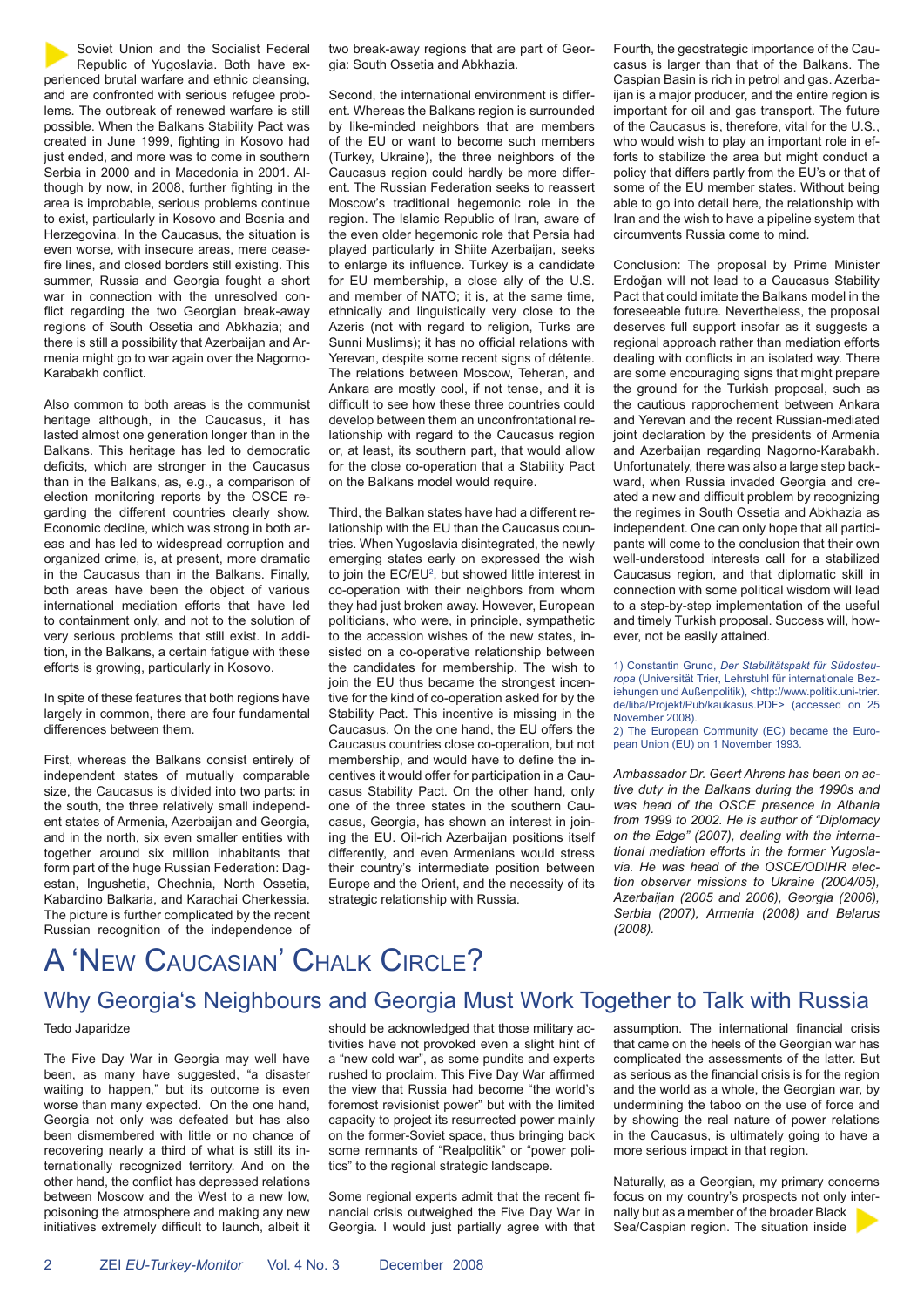Georgia gives both cause for concern and reason for optimism. The government has tried to push the line that Tbilisi won the war, but it has failed. And now there is a vibrant debate within Georgia about what should be done to rebuild the country's democracy, to consolidate the disenchanted and misinformed segments of the society, to rebalance the country back to normalcy and realistic thinking, to secure Georgia's borders and reopen ties with Russia and build them with others as well.

Much has been said about the disproportionate aggression of Russia and its brutal use of force. That has been proved and acknowledged by the international community, which has also noted the recklessness of the Georgian authorities. So, let us talk about my own country and the recent political sentiments inside it. Not surprisingly, the main target of popular criticism is President Saakashvili, whose mismanagement, authoritarianism, and recklessness led to a war that has set Georgia back years. And consequently, ever more people in the political class are now convinced that they must come together in an alliance committed to putting Georgia back on the path to peaceful democratic development and integration with Europe.

But there is another aspect to the current situation that I want to call attention to: Georgia must find the political courage and will to restart a political dialogue with the Russian Federation. Diplomatic relations have been severed, and people in both countries are spending more time attacking those in the other than thinking about how to talk our way through together toward a more stable arrangement. At some point, both Tbilisi and Moscow need to find ways to talk, informally at first and then at increasingly higher and more formal levels. This will not be easy, but it is essential not only for Georgia but for the

region and the world. Unfortunately, the current rise in tensions between Russia and the West in the wake of the war makes it more difficult for Georgia's Western friends to help in this regard. That means that Georgia's friends closer by in the Black Sea/Caspian Basin region have to play a larger role. Not only do they have the opportunity to do so but they have a compelling and even selfish reason as well: if Moscow and Tbilisi do not find a way out of the current impasse of silence, then these countries too will find that they will have more problems in the future as well.

And consequently, Georgians need to work even more closely with their regional partners than they have up to now because unless they do, the future of their country remains bleak as well. Will Georgia remain a major pathway for trade or will it become a bottleneck that will impact the perspectives of inclusive and sustainable economic developments within the entire Black Sea/Caspian area and prevent the realization of the European Neighbourhood Policy as well as of the "Black Sea Synergy"? If we address these questions, we may be in a better position to draw what lessons we can from the recent crisis and thus be in a position to limit its impact on the future.

*Ambassador Dr. Tedo Japaridze is Alternate Director General of the International Centre for Black Sea Studies (ICBSS) in Athens. He is former Foreign Minister of Georgia and served as Secretary General of the Black Sea Economic Cooperation (BSEC). Prior to joining the ICBSS he was President of the US-Caucasus Institute in Tbilisi.*



*Javier Solana, Bernard Kouchner, Nicolas Sarkozy, Georgian President Mikhail Saakashvili and José Manuel Barroso at a meeting in Tbilisi in September 2008. © European Communities*

### The Georgian Crisis: New Realities and Rules of the Game

Sergey Markedonov

In August 2008, the years-long Georgian-Ossetian conflict reached a new climax in the "five-day war". This outbreak of fighting was the third armed conflict between Georgia and the unrecognized republic of South Ossetia (*de jure* a part of the Georgian state) during the last 17 years. The sides fought for the first time in 1991- 92 and again in August 2004. However, the military conflict of August 2008 qualitatively differed from the two previous ones since the Russian military participated directly in it. In contrast to the actions of separate Russian soldiers and units during the Georgian-Abkhaz war of 1992- 93, the Kremlin not only supported what was happening on the ground, but named the exercise "Forcing Georgia to Peace", in an effort to save the Ossetian people from a large-scale humanitarian catastrophe. Also, in contrast to the previous Georgian-Ossetian battles, the West was actively involved in the conflict between Tbilisi and Tskhinvali (and also between Moscow and Tbilisi) this time. Accordingly, in August 2008, the events in and around South Ossetia were on top of the international agenda. Unsurprisingly, during the first days of the conflict, the UN Security Council met to discuss the situation in the Caucasus three times.

After 7 August 2008, the *status quo* in Southern Ossetia and to a lesser degree in Abkhazia was broken. There are no more *frozen conflicts*. This reality from the 1990s now disappeared together with the "Yeltsin generation". After the collapse of the Soviet Union, the first redrawing of borders had taken place, but the project to build up a Commonwealth of Independent States has now finally collapsed. This is one of the key results of the "five-day war". The crux of the matter is not simply Georgia's exit from the group and Ukraine's willingness to leave. The real issue is the way its members view this institution. Most members of the CIS have their own separatist "skeletons in the closet" and therefore are afraid of Russia gaining too much power since it appears as a threat to their own unity. Therefore, the CIS is no longer an appropriate instrument for developing common approaches and methodologies for solving conflicts.

Likewise, the alter ego of CIS, GUAM (Georgia, Ukraine, Azerbaijan, and Moldova) also did not prove very effective or unified in its positions. In contrast to Georgia, Azerbaijan has not built its foreign policy on the basis of confrontation. Baku sees in Moscow a counterweight to the West, with which Azerbaijan's relations are not as close as Georgia's. Moldova was also acting cautiously since it wants to reintegrate the unrecognized Pridnestrovian Moldavian Republic (PMR) and is willing to accept important Russian conditions such as not joining NATO, neutrality, and the recognition of Russian property on its territory. Accordingly, within GUAM there were various positions with regard to the Russian actions and varying degrees of willingness to enter into conflict with Moscow.

The main issue raised by the "five-day war" is the self-determination of unrecognized republics. In "freezing" the conflicts at the beginning of the 1990s, Russia gave its agreement to the existence of such unrecognized republics as the main result of the conflicts. The frozen status meant that the resolution of the conflict would be put off to a later and more suitable time, in more encouraging political circumstances and on the basis of compromise among the various sides involved. Accordingly, pre-determining the status of the disputed territories would not have been rational. Thus, the unresolved status of the *de facto* states defined the political reality of the 1990s. This reality included preserving the *status quo* and the absence of significant military activity (in Abkhazia, there were attempts to change the republic's status in 1998 and 2001, but they were nowhere near the scale of Tskhinvali in 2008). The relative peace gave hope that in some form the sides would be able to agree. Now, the question of self-determination of so far unrecognized states will be another instrument of influence for Russia in the region.

*Dr. Sergey Markedonov is Head of the Interethnic Issues Group, Institute for Political and Military Analysis, Moscow.*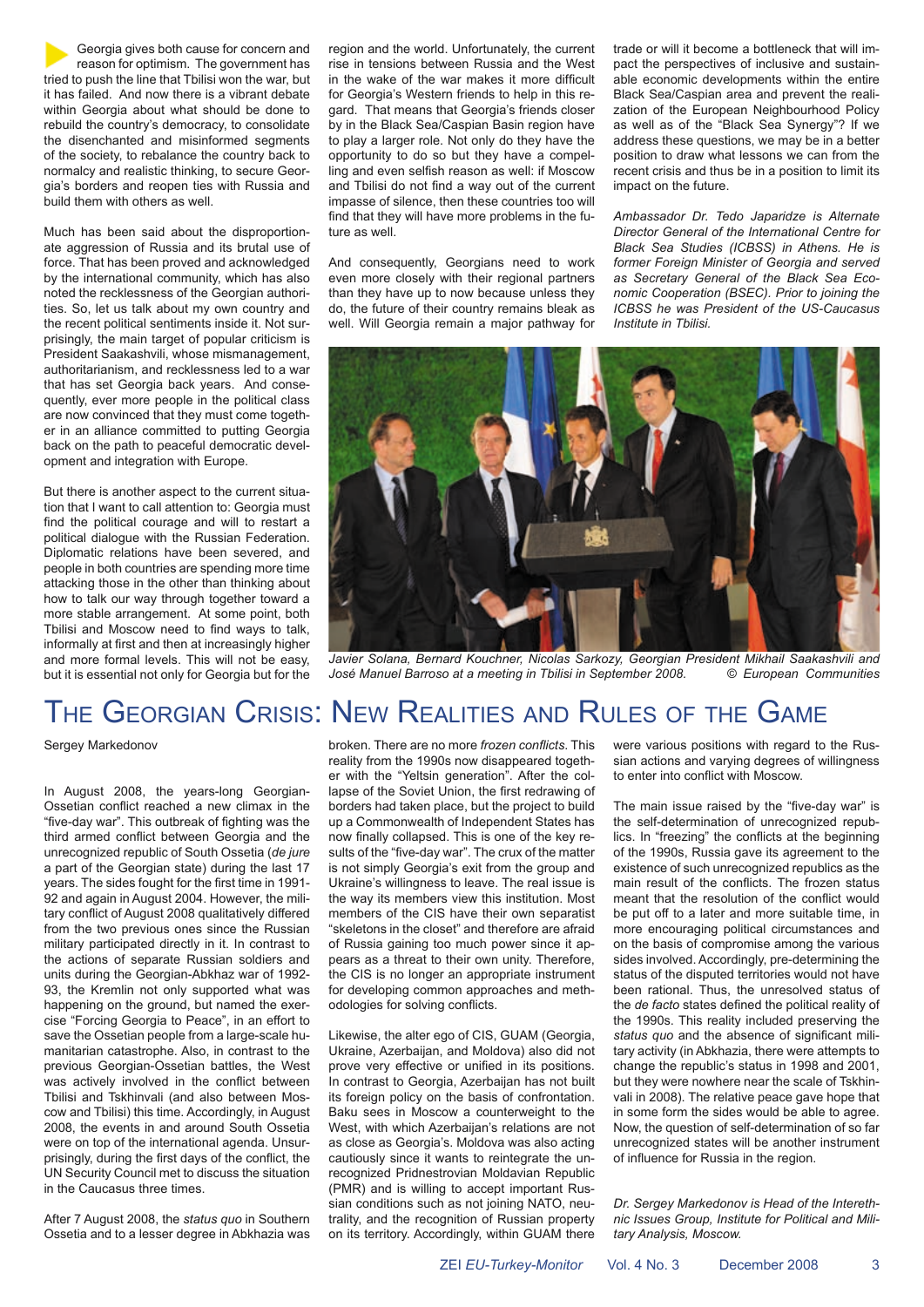### Turkey's Contribution to Caucasus Stability

#### Suat Kınıklıoğlu

The Caucasus has always figured prominently in Turkish foreign policy thinking. Despite the relative calm of the Cold War years, the Caucasus has traditionally been an area of intense geopolitical rivalry, warfare and conquest for centuries. The disintegration of the Soviet Union produced the conflicts in Karabakh, Abkhazia, South Ossetia and Chechnya and thus has brought the Caucasus back into Turkey's area of interest. Unfortunately, the 1990s were wasted with the notion of geopolitical rivalry between the Russian Federation, Turkey and to some extent Iran. Yet, since 2002 Turkey's outlook to its immediate neighborhood, including the South Caucasus, has dramatically changed. Gone is the paradigm of confrontation and rivalry with Moscow. Instead, Turkey's drive to normalize its relations with its neighbors has become the dominant view when dealing with the Caucasus.

Turkey's neighborhood policy sheds light to Turkey's policy objectives in the Caucasus: Turkey feels that its security is most strengthened by reintegrating into its immediate neighborhood, be it in the direction of the Balkans, the Black Sea, the Caucasus or the Middle East. The current government's foreign policy is informed by an intellectual outlook that views the Cold War years as an anomaly and urges Turkey to exercise its strategic depth with a multi-dimensional foreign policy approach.

#### **Turkey's Interests**

Turkey views the Caucasus as a region with which it has comprehensive relations, as Turkey's population includes millions of people who claim origin in the North and South Caucasus. Hence, there is a web of intricate links and

### *CHRONOLOGY*

#### compiled by Deniz Özgür

**6 September 2008:** Attending a 2010 World Cup qualifying football match between Turkey and Armenia in Yerevan, Turkish President Abdullah Gül is the first Turkish head of state to visit Armenia.

**18 September 2008:** EU Enlargement Commissioner Olli Rehn officially states that the Irish rejection of the Lisbon Treaty and its uncertain future should not block progress on enlargement.

**8 October 2008:** The 2007 parliamentary motion to engage in cross-border operations on PKK targets in Kurdish-controlled northern Iraq is extended for another year by a large majority in the Turkish Grand National Assembly.

**20 October 2008:** The trial of 86 suspects involved in the "Ergenekon" case starts at the Silivri court near Istanbul.

**5 November 2008:** The European Commission publishes its annual report on Turkey's reform progress towards fulfilling the accession criteria. Turkey is granted the status of a "functioning market economy" but is confronted with interaction with the region. Secondly, the Caucasus is an important route for hydrocarbon resources to reach Turkey and Europe. Thirdly, the South Caucasus provides critical land access to Turkic nations such as Azerbaijan and Central Asia. Fourthly, the South Caucasus is a natural buffer between Turkey and Russia. Last but not least, the Caucasus constitutes the edge of Wider Europe and thus is part and parcel of a distinctly geopolitical and geostrategic European space.

#### **Turkey's Contribution**

The recent crisis between Georgia and Russia has rudely reminded the international community that sustaining the *status quo* on the frozen conflicts in the region is rather risky business and necessitates new tools and mechanisms. Turkey initiated a quick and flexible diplomatic offensive that would help the warring parties and other actors in the region convene in a fresh format, namely the Caucasus Stability and Cooperation Platform (CSCP). The primary idea behind the CSCP is that regional actors themselves should have the responsibility to solve the region's problems. Hence, Turkey, Russia, Georgia, Azerbaijan and Armenia should work toward solving their problems on a regional format. The EU, the US and other interested parties are welcome to support and assist the process but the key actors should be the parties themselves. Also, Turkey feels that 17 years of the Minsk Process have produced little other than perpetuating the *status quo* and thus breeding the very instability it was supposed to circumvent. The Russia-Georgia war this summer demonstrated that we cannot leave these conflicts to fester anymore. Turkey not only has the responsibility to act and influence the events in the Caucasus, it also has the capacity to bring the parties together be-

major critique regarding the political criteria.

**10 November 2008:** For the first time in Turkish history, the Alevi community gathers for a major protest march drawing approximately 50,000 people to the streets of Ankara demanding full respect of religious freedoms.

**24 November 2008:** Turkish Foreign Minister Ali Babacan and Armenia's Foreign Minister Eduard Nalbandian meet in Istanbul to discuss the normalization of bilateral relations.

**27 November 2008:** The European Parliament publishes its annual report on Turkey's progress towards EU membership strongly criticizing a continued slowdown in the reform progress.

**4-5 December 2008:** An OSCE meeting in Helsinki brings together Turkish, Azeri and Armenian ministers to discuss the settlement of the Armenia-Azerbaijan conflict.

Sources: www.euobserver.com, www.euractiv. com, www.hurriyetdailynews.com, www.todays zaman.com, www.economist.com

*Deniz Özgür is a ZEI Master Fellow and currently working as an intern at ZEI.*

cause it enjoys exceptionally cordial relations with both Moscow and Tbilisi. Refreshingly, Turkey has extended a friendly hand to Armenia within the CSCP and responded favorably to President Sarkissian's invitation to Yerevan. Again, Ankara is now in a position to encourage both Baku and Yerevan to move on the Karabakh issue and take steps in solving this regional cancer. Simultaneously, Turkey and Armenia are discussing the establishment of diplomatic relations and the opening of the land border between the two countries. Turkey views the normalization of its relations with Armenia as an important complement to its overall neighborhood policy. Should the CSCP succeed in finding a solution to the Karabagh conflict and help the normalization of relations between Turkey and Armenia, the South Caucasus will quickly prosper and grow in eminence as it will become a secure transit corridor for gas and oil from the Caspian region. There is little doubt that a stable Caucasus would inevitably further integrate with the European Union and become gradually part and parcel of the European geopolitical space.

Turkey's unique interaction with the Caucasus was little noticed in the past but it is a significant dimension in understanding why Turkey is fit to play the role of a trusted partner. Starting from the Crimea to Abkhazia, from Ossetia to Meshketia, from Ajaria to Karabakh, Nakhichevan and Baku to Yerevan, Turkey is present and related to these regions via its formal and informal relations on the ground. These are at the political, economic, social and cultural level and are increasingly complemented by a growing recognition of Turkey as a legitimate regional power in whom there is confidence. After all, Turkey is the world's 15th largest economy, negotiating with the EU, implementing a proactive foreign policy, and extending development aid to the region. Only a brief look at the statistics of the last seven years is illuminating: Turkey's trade volume with the 11 neighbouring states increased ten foldfrom 2000 to 2007. Exports to these countries rose from USD 2.8 billion to USD 28 billion. Furthermore, the weight of neighbouring countries within overall trade figures increased from 8 percent to 30 percent.

#### **Conclusion**

Turkey is reintegrating into its immediate neighborhood and is thus remedying a stark anomaly of the Cold War era. The Caucasus is no exception. Turkey wants to contribute to the stability of the Caucasus and secure an important axis of its neighborhood. Ankara understands that doing so will not only stabilize this region but will further advance Turkey's strategic depth. As a Southeast European state aspiring to complete its accession negotiations by 2014, Turkey is destined to be an indispensable partner in the Caucasus. We should not forget that the Caucasus is not only one of the most intriguing ethno-political regions on this planet but also constitutes part of a European space that should be dear to all of us.

*Suat Kınıklıoğlu is Member of the Turkish Parliament, Spokesman of the Foreign Affairs Committee and AK Party Deputy Chairman for External Affairs.*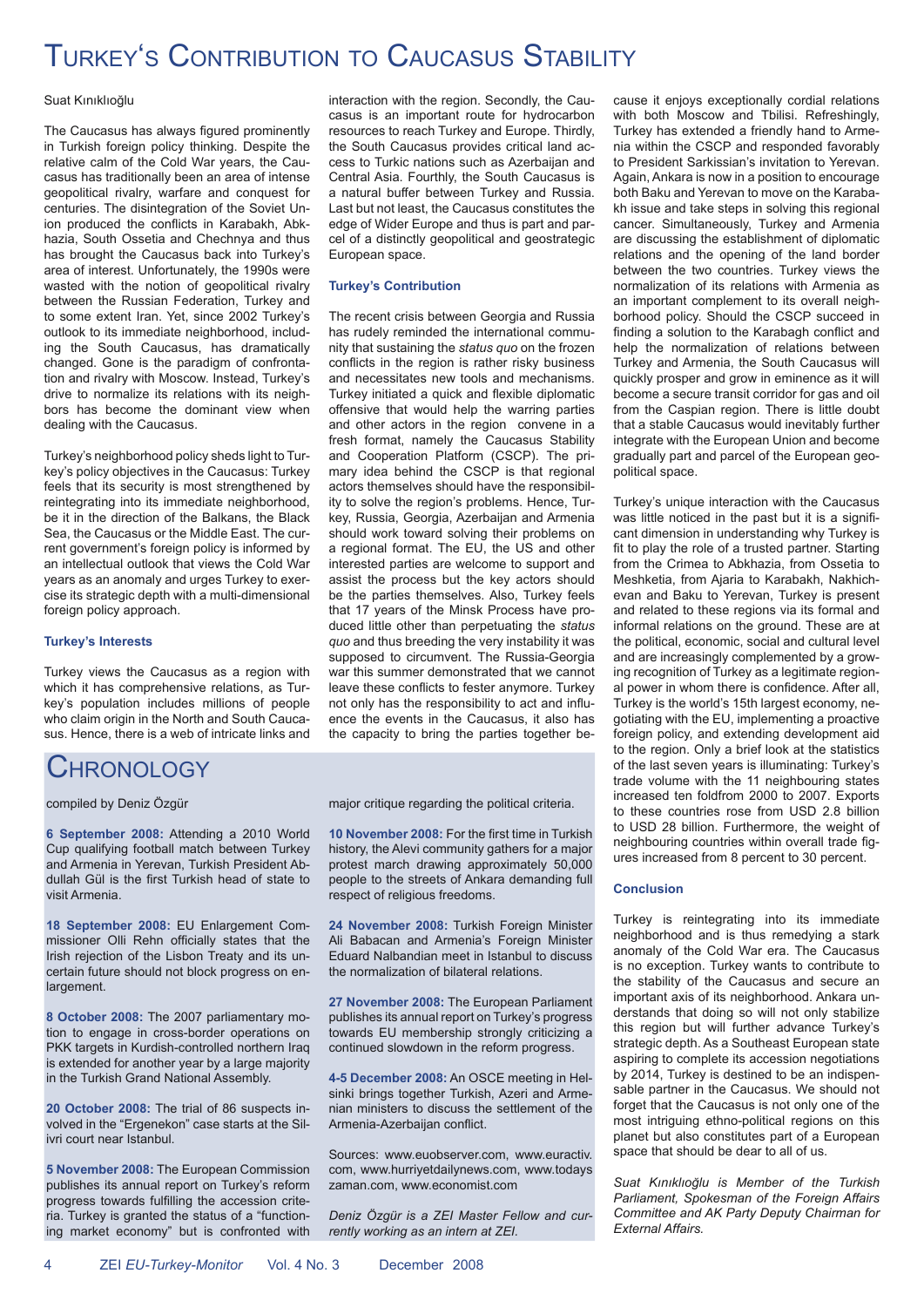### THE CYPRUS CONFLICT An Historical Approach

#### Christoph Ramm

Since the new checkpoint at the highly symbolic Ledra Street was opened in April 2008 with the global press watching closely, it has become less troublesome to move between the Greek and Turkish parts of the city of Nicosia. But queuing up at the checkpoint in the midst of rusty barbwire, concrete barricades and rundown buildings still creates a rather surreal impression of the demarcation-line that portrays well the absurdity of the separation of Cyprus. Surprisingly, the Cypriots on both sides of the island appear to have accommodated themselves with the conflict, which the European Union has turned into one of its own following the accession of the Republic of Cyprus in 2004. Now the conflict even plays a major role in the slowdown of EU membership negotiations with Turkey. The article seeks to explain the perseverance of the conflict alluding to internal dynamics as the major driving force behind continuing discord. Indeed, recently resumed peace talks focusing on the details of possible power sharing mechanisms will not get around the basic challenge of dealing with the relevance of historical experiences.

Why has the Cyprus problem not been solved yet? The traumata of the violence of 1963/64 and 1974 have to be considered in the first place, as they have led to the expulsion and displacement of people and culminated in the separation of the island. But in order to account for the duration of the conflict over three decades, it is paramount to have a closer look at the historical heritage of two different forms of nationalism that effectively still shape the political culture of Cyprus.

#### **Greek Cypriots: From the Ideal of Union with Greece (***enosis***) to Legalistic Nationalism**

After the founding of the Greek nation-state at the beginning of the 19th century, the objective of achieving a union with Greece (*enosis*) spread already in Ottoman times among the Greek Orthodox inhabitants of Cyprus. In the course of the 20th century, this aspiration turned into a mass phenomenon against British colonial rule, which became manifest in the slogan "enosis, and only enosis" and showed little consideration for the interests of the Turkish Muslim minority.

The independent Republic of Cyprus was founded in 1960 as a compromise between the international actors involved, namely Great Britain, Greece and Turkey, who were to retain guarantor rights for the continuance of the bicommunal structure of Cyprus. However, troubles soon began to surface in the unwanted Republic, which Greek Cypriot nationalists only regarded as an intermediate step towards their ultimate goal of *enosis*. It was in this period that Greek Cypriot nationalist policy increasingly shifted towards a "legalistic nationalism", instrumentalizing the legal structure of the state as a means to serve the interests of the Greek Cypriot majority only.

In 1963/64, a constitutional crisis eventually evolved into civil war-like hostilities resulting in the partial retreat of the militarily inferior Turkish Cypriot community to isolated enclaves scattered all over the island. Up to this day, Greek Cypriot nationalists blame only the Turkish Cypriot leadership for the establishment of these enclaves as part of its strategy of partition, thereby ignoring the terror of Greek Cypriot militias against the Turkish Cypriot community during the 1960's.

In the eyes of many Greek Cypriots the actual conflict began with the invasion of Turkish troops in 1974, after Greek Cypriot extremists, sponsored by the junta in Athens, staged a coup against the legitimate government of the Republic of Cyprus. Until today the official Greek Cypriot perspective has focused on the subsequent Turkish occupation of the north and the simultaneous expulsion of Greek inhabitants from the region in denouncing these violations of international law. The legalistic form of nationalism thus widely disregards the developments leading to the events of 1974 and turns a blind eye on the Greek Cypriots' share in the conflict. It thereby contributed to the long tradition of missed opportunities in finding a peace settlement between the two Cypriot communities.

But with reference to the tradition of missed opportunities, the present account would be extremely one-sided if it ended here. The above-mentioned Greek Cypriot nationalism has always had an equivalent on the Turkish Cypriot side that was equally responsible for the conflict.

#### **Turkish Cypriots: Separatist nationalism and the incomplete objective of partition (***taksim***)**

Nationalist ideas began to circulate among the Turkish minority already from the beginning of the 20th century onwards. To a certain extent, Turkish Cypriot nationalism constituted a reaction to the *enosis* movement that gained force among the Greek Cypriots, yet such tendencies were also influenced by the ideology of the Young Turks and at a later stage by the founding of the Kemalist Republic of Turkey. Being in a minority position and feeling threatened by their neighbours' *enosis* ambitions, the Turkish Cypriot approach was characterized by a high degree of inflexibility towards the Greek Cypriot point of view. Later the idea of a partition of the island (*taksim*) developed into the central demand of the Turkish Cypriot side.

After the foundation of the Republic of Cyprus Turkish Cypriot nationalists, among them Rauf Denktaş as their emerging new leader, continued to follow the objective of a separate Turkish administration on the island. Their uncompromising stance in the constitutional debate contributed to the outbreak of violence in 1963/64. In the aftermath of the civil war the nationalist leadership used the Turkish enclaves to build up parallel state structures.

In 1974, Turkish Cypriots generally perceived the arrival of the Turkish troops as a liberation from Greek Cypriot oppression. For the nationalists themselves their objective of partition seemed to be realized in the end. However, the official justification that the intervention of the Turkish army was a "peace operation" must be considered as a fundamental (self)-delusion inherent in the founding myth of Northern Cyprus. The first phase of the military operation would have been only legally justified if Turkey had used its role as quarantor power, as was stipulated by the Treaty of Establishment of the Republic of Cyprus, to restore the rightfully elected Cypriot government. The second phase of the Turkish operation, though, amounted to a previously planned occupation of the northern part of Cyprus including the deliberate displacement of its local Greek inhabitants

However, the envisaged foundation of an independent state in the north, promoted in particular by Rauf Denktaş, did not materialize. When the Turkish Republic of Northern Cyprus (TRNC) was founded in 1983 only Turkey officially recognized it., Moreover, from the beginning the situation in the TRNC was characterized by international isolation, overall dependence on Turkey, and a lack of economic prospects in general. Nonetheless, peace negotiations over the following two decades failed not least because Denktaş blocked any prospective agreement with maximum demands aiming increasingly at the creation of a confederation instead of a federation. In the end, however, the nationalist leadership had not lived up to its promise of a prosperous future for the Turkish Cypriots in an independent state, and the turn of the century witnessed more and more Cypriots turning their backs on Denktaş and nationalist political parties.

#### **Why did the Annan-Plan fail?**

At this point, nationalism in the north lost force and developed in a substantially different direction than nationalism in the south. Among other factors, this is one of the fundamental reasons for the failure of the UN-brokered peace plan of former UN-Secretary General Kofi Annan, which was accepted by two-thirds of Turkish Cypriots but refused by three-fourths of Greek Cypriots in two separate referenda in 2004.

The erosion of uncompromising official nationalism in the Turkish Cypriot community culminated when Denktaş was finally replaced by pro-European and pro-solution left-wing politician Mehmet Ali Talat. Yet a similarly dynamic development did not occur on the Greek Cypriot side. Tassos Papadopoulos, the new Greek Cypriot president, consciously appealed to the deep-rooted legalistic nationalism among his fellow citizens. Papadopoulos intended to use his country's EU membership to force concessions from Turkey in the accession process.

But the Annan-Plan did not only fail because Papadopoulos deceived the EU institutions by revoking his predecessor Klerides' formal consent to support a solution in either case. Also Denktaş was responsible as he was constantly undermining the plan. In addition, Greece was putting a considerable amount of pressure on the Union threatening that in the case of Cyprus' non-accession it would block eastern enlargement. By the time the newly elected Turkish government under the

ZEI *EU-Turkey-Monitor* Vol. 4 No. 3 December 2008 5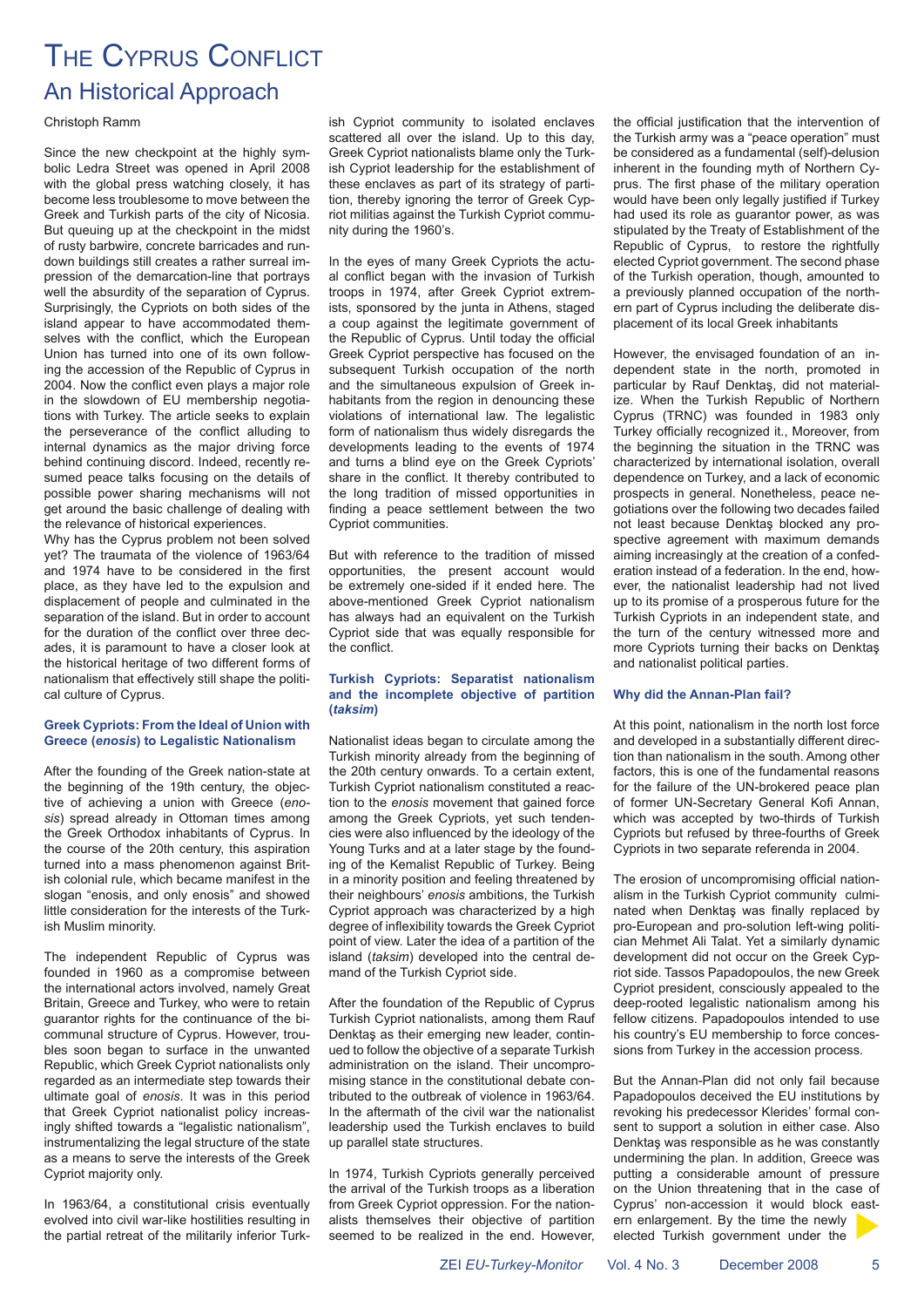leadership of Recep Tayyip Erdogan had established itself and pushed Denktaş to accept the Annan-Plan at the beginning of 2004, Cyprus' EU membership was already a settled matter and did not serve as leverage to convince the Greek Cypriot side to agree to the settlement plan. Finally, the obstructive vote of Papadopoulos' coalition party, the left-wing AKEL, played a central role, mainly motivated by political opportunism.

However, the actual motivation accounting for the Greek Cypriots' discontent with the plan may be attributed to the fact that – in contrast to the political changes that took place in the TRNC - the south had not engaged in a similar public debate on the meaning of unification before the referendum. A large-scale debate was not launched before the presidential elections in the Republic of Cyprus in early 2008.

Papadopoulos eventually lost the elections and was replaced by the head of AKEL, Dimitris Christofias, who had won over the electorate on a pro-settlement platform. Hence, the present

situation of having two left-wing presidents on both parts of the island, who do not originate from an explicitly nationalist tradition, is a potentially powerful break with the past.

#### **New perspectives for a solution?**

Based on the new situation described above, the question of a future solution to the conflict comes up again. In 2004 three matters of dispute between the two communities had been of particular importance, and were identified as major reasons for Greek Cypriots to dismiss the Annan Plan. One of the most delicate problems is the property issue since it concerns the rights of displaced persons and their progeny. Another controversial aspect is the influx of immigrants from the Turkish mainland after 1974 and its demographic consequences. Last but not least, the presence of Turkish troops deployed on the island remains a major issue in obstructing the rapprochement between the north and the south.

The current peace talks that have been resumed in September need to address these three issues in a satisfactory manner in order to overcome the division of Cyprus. In addition, external actors' stakes in the conflict play a major role. Greece and Turkey are called upon to act moderately and in a moderating way to support the process of unification. The same applies to the European Union who, caught in its own structure, has become the instrumental organ of one of the conflicting parties. Sooner or later, the EU member states will have to reflect on their current strategy of constantly reinventing and reinterpreting the accession criteria for Turkey. Only when the Union will be ready to transform negotiations into an active process that has the power to stimulate a far-reaching reform process in the candidate country will the Turkish government be in a position to make substantial concessions with regard to the Cyprus issue.

*Christoph Ramm is a Research Fellow at the Department of History of Southeast Europe at the University of Bochum, Germany.*

### Progress Report or Report on Non-Progress?

#### Deniz Özgür

The Commission's presentation on 5 November of its annual report on Turkey's progress towards fulfilment of the EU accession criteria has stimulated a fierce debate among officials who advocate a clear membership perspective for Turkey and MEP's who pinpoint the mandate of open-ended negotiations. Questioning the Turkish government's political will to continue with the process of membership negotiations. the EP Rapporteur on Turkey, Dutch EPP-ED member Ria Oomen-Ruijten argues that Turkey needs to give "a clear signal […] that it wishes to continue with the integration process" at all, while Enlargement Commissioner Olli Rehn calls for "Turkey's path towards EU membership to be made irreversible" as the necessary means on part of the Union to encourage concrete and farreaching reforms in the candidate country.1

The argument with reference to the negotiation framework is not a novelty but resurfaces on the grounds of an increasingly perceived "mutual unwillingness" in EU-Turkish relations, which is illustrated well by the 2008 report on "nonprogress" of Turkey's alignment with EU norms and principles.<sup>2</sup> In fact, no particularly harsh criticism was expected from and delivered by the Commission on the grounds of this year's severe political crisis, although Commissioner Rehn stressed that another valuable year has been lost and suggested that 2009 should stand in the name of renewed reform efforts.<sup>3</sup> In other words, the Union has clearly raised expectations for Turkey to make significant progress on key shortcomings in the course of the upcoming year. Before discussing the current outlook, or feasibility, of such expectations under the given conditions, this article recapitulates the major issues, outlined in the recent Progress Report, that are due to be tackled by the Turkish authorities.

#### **The current "state of play"**

Turkey has made only marginal progress in moving towards the political criteria ensuring the stability of its democratic institutions, the rule of law, human rights and the respect for and protection of minorities. The only considerable and unambiguously achieved progress was made on the economic side, as Turkey was granted for the first time the status of a "functioning market economy [capable of coping with] competitive pressures and market forces within the Union"<sup>4</sup> . On the regional and international agenda, the Commission recognizes Turkey's measures towards rapprochement with Armenia in an effort to establish good neighbourly relations. Moreover, the Commission - also for the first time - refers to Turkey's geopolitical importance for Europe in addition to Turkey's well-noted proactive foreign policy in general, and its mediation efforts in areas of conflict in particular. Needless to say, however, that as long as no break-through is achieved in the Cyprus conflict, Turkey will not be in a position to fulfil its obligations in terms of EU accession. The basic principle of EU enlargement policy is that "the pace of negotiations depends on progress in legal and democratic reforms [and their] implementation"5 . But not only are eight negotiation chapters relevant to Turkey's Cyprus policy suspended; moreover, no chapter will be provisionally closed until Turkey normalizes bilateral relations. The decision will be reviewed at the end of 2009 and would be lifted automatically with the successful conclusion of peace talks between the two Cypriot leaders. Only one negotiation chapter has been provisionally closed so far and eight chapters have been opened to negotiation.

#### **Political criteria**

Above all, the Commission regrets in its Progress Report that the government has not used its strong political mandate to realize the intended revision of the 1982 military constitution in line with international standards on fundamental rights. Instead, the aspect of lifting the headscarf ban in universities has been singled out in a blunt political move that occupied the political agenda for the most part of 2008 causing a political rift that polarized Turkish society and had a negative impact on the functioning of political institutions. Another issue of major concern is the still unsatisfactory civilian oversight over the security forces. The Progress Report underlines that senior officers of the armed forces have expressed their opinion on non-military policy developments, clearly going "beyond their remit"<sup>6</sup>. This year's crisis also showed the urgency of Turkey to undertake judicial reform. In this context, the Commission recognizes that Turkey's judicial reform strategy, presented in spring 2008, represents an important step forward in strengthening the independence and impartiality of the judiciary. Further efforts leading to the adoption of the strategy are expected. In addition, corruption is still a "widespread issue" and only limited progress on anti-corruption measures has been made in  $2008$ .<sup>7</sup> A last-minute reference to the Deniz Feneri fraud case in Germany, which has captured Turkish politics in many ways this fall, has been added to the Progress Report.

Moreover, human rights issues are a wide category of major concern on Turkey's path towards membership. First of all, the structural framework for human rights protection is not considered adequate. Commissioner Rehn has been underlining the Ottoman origin of the Ombudsman system, outstanding since 2006, to encourage the establishment of this institution as an alternative "scrutiny mechanism [to help] defuse tensions between different sections of society by strengthening the rule of law and the protection of individual rights"<sup>8</sup>.

With regard to civil and political rights, there have been limited efforts to prevent torture and ill treatment in custody. In addition, shortcomings with regard to "restrictions on prisoner's conditions, [especially] on solidarity confinement" need to be tackled.<sup>9</sup> The Commission also notes that the phrasing of the controversial Article 301 of the penal code, amended in April 2008 upon considerable pressures, remains "largely the same"<sup>10</sup>. What is more, the authorisation requirement to be obtained by the Justice Minister creates the "possibility that the article will become subject to political consideration"<sup>11</sup>. The report concludes that "some progress has been made", but only "a consistent track record of implementation will show whether or not the revised article is adequate"12. Frequent website bans and pressures on the press by senior figures are also included in the section on shortcomings in the area of freedom of expression. The legal framework on freedom of association improved with the modification of the Law on Foundations in February 2008, although "implementation and the resolution of the outstanding property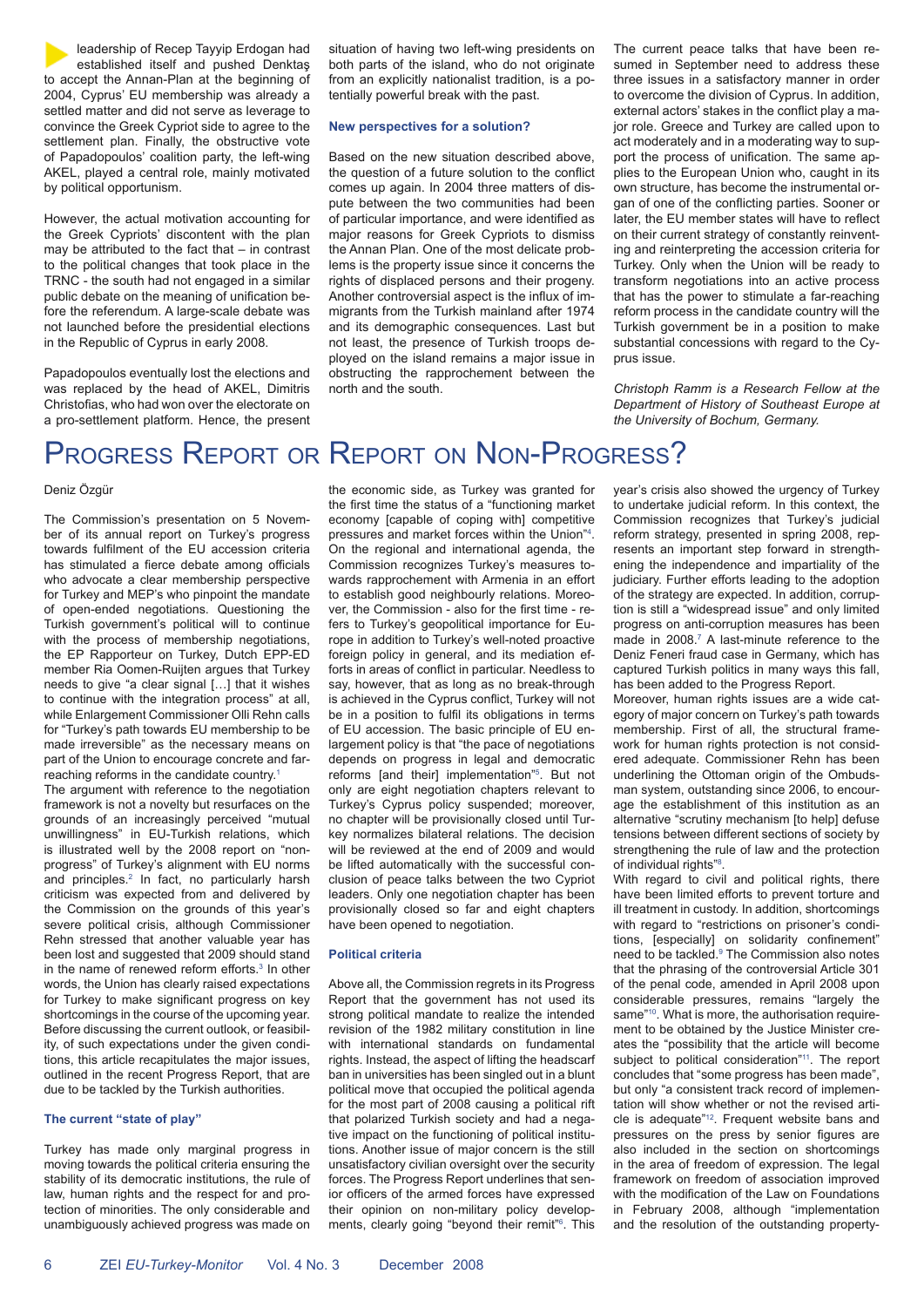related issues regarding non-Muslim minorities remains a challenge"13. In light of the recurrent closure cases, laws on political parties should urgently be brought in line with the practices of the ECHR and the Council of Europe's Venice criteria. Freedom of religion is still not sufficiently guaranteed, especially for the Alevi community concerning problems of education and places of worship.

With regard to economic and social rights, laws on gender equality and women's rights are generally in effect, although further efforts in the areas of employment opportunities, access to healthcare, education and politics are needed. Similarly, there has been some progress in all areas related to children's rights, but "efforts need to continue including administrative capacity, education, the juvenile justice system and child labour"14. More progress needs to be made with regard to labour rights and trade union legislation in line with European standards and the relevant conventions of the International Labour Organization (ILO). Cultural rights and the respect for and protection of minorities including the Kurds, Greeks, Roma, as well as refugees and internally displaced persons remain insufficient.

#### **Will 2009 be the "year of reform"?**

The recent Progress Report asserts the state of Turkish democracy still being far from realizing the Copenhagen criteria. The Third National Program for EU Harmonization, presented to parliament and NGO's in September 2008, comprehensively addresses some crucial aspects of civil-military relations, judicial and public administration reform, the fight against corruption, as well as human rights issues including further measures to promote women's rights and freedom of expression. But the programme is not uncontested in domestic political cycles that are a long way from generating "constructive dialogue and a spirit of compromise" in the aftermath of the recent crises.<sup>15</sup> A civil constitution remains the top priority in the context of EU reforms, but the current climate of suspicion and mistrust does hardly seem favourable to generate the necessary social consensus to tackle the issue in the near future. Moreover, the upcoming local elections in March 2009 will occupy the political agenda for the first half of 2009. With public support for EU membership barely reaching 50 percent these days and "slightly more than a quarter of the Turkish population believing that the country can make it into the Union one day", EU related reforms do not constitute a major election platform at the moment.16

The accession process builds upon both the EU and Turkey "keeping their side of the bargain"17. The EU maintains to "stick to its word [being] committed to a common destiny with Turkey", while it awaits Turkey to "transform itself into a more European state and a more open society" to fulfil its part of the deal.<sup>18</sup> "Credible and firm commitment is particularly important for both sides" indeed.<sup>19</sup> But the fading force of democratisation depicts all too well that the EU's policy of conditionality does not function effectively at the moment and that Turkey's reform process is not sustainable in the current context of persistent query on the viability of Turkey's accession process on the basis of the open-ended negotiation mandate. Turkey has been "sliding back to traditional political reflexes both in domestic politics and foreign policy", with negative impetus stemming from the EU's failure to take action on the isolation of Northern Cyprus, as well as the prominence among EU leaders of the notion of a privileged partnership rather than full membership.20 The EU's "ambivalent strategy" for Turkey

### **CURRENT NEGOTIATING STATUS**

*No. Title of Chapter*

| 1              | Free movement of goods                                                                         |                                                              |  |
|----------------|------------------------------------------------------------------------------------------------|--------------------------------------------------------------|--|
| $\overline{2}$ | Freedom of movement for workers                                                                |                                                              |  |
| 3              | Right of establishment and freedom to provide services                                         |                                                              |  |
| $\overline{4}$ | Free movement of capital                                                                       |                                                              |  |
| 5              | Public procurement                                                                             |                                                              |  |
| 6              | Company law                                                                                    |                                                              |  |
| $\overline{7}$ | Intellectual property law                                                                      |                                                              |  |
| 8              | Competition policy                                                                             |                                                              |  |
| 9              | <b>Financial services</b>                                                                      |                                                              |  |
| 10             | Information society and media                                                                  |                                                              |  |
| 11             | Agriculture and rural development                                                              |                                                              |  |
| 12             | Food safety, veterinary and phytosanitary policy                                               |                                                              |  |
| 13             | <b>Fisheries</b>                                                                               |                                                              |  |
| 14             | Transport policy                                                                               | $\begin{array}{c} \bullet \\ \bullet \\ \bullet \end{array}$ |  |
| 15             | Energy                                                                                         |                                                              |  |
| 16             | <b>Taxation</b>                                                                                |                                                              |  |
| 17             | Economic and monetary policy                                                                   |                                                              |  |
| 18             | <b>Statistics</b>                                                                              |                                                              |  |
| 19             | Social policy and employment                                                                   |                                                              |  |
| 20             | Enterprise and industrial policy                                                               |                                                              |  |
| 21             | Trans-European networks                                                                        |                                                              |  |
| 22             | Regional policy and coordination of structural instruments<br>Judiciary and fundamental rights |                                                              |  |
| 23             |                                                                                                |                                                              |  |
| 24             | Justice, freedom and security                                                                  |                                                              |  |
| 25             | Science and research                                                                           |                                                              |  |
| 26             | <b>Education and culture</b>                                                                   |                                                              |  |
| 27             | Environment                                                                                    |                                                              |  |
| 28             | Consumer and health protection                                                                 |                                                              |  |
| 29             | Customs union                                                                                  |                                                              |  |
| 30             | <b>External relations</b>                                                                      | $\ddot{\bullet}$                                             |  |
| 31             | Foreign, security and defence policy                                                           |                                                              |  |
| 32             | <b>Financial control</b>                                                                       |                                                              |  |
| 33             | Financial and budgetary provisions                                                             |                                                              |  |
| 34             | Institutions                                                                                   |                                                              |  |
| 35             | Other issues                                                                                   |                                                              |  |
|                | Legend: not yet opened<br>(O) suspended                                                        |                                                              |  |
|                | opened                                                                                         |                                                              |  |
|                | provisionally closed                                                                           | Data as of November 2008                                     |  |
|                |                                                                                                |                                                              |  |

does not provide the necessary "carrots", the instruments of the policy of conditionality, substantially weakening the domestic vigour of proreform forces to push through those kinds of reforms that challenge the "core of state power"<sup>21</sup>. At the current juncture, the only development to disrupt the current stalemate of relations appears to be a break-through in the Cyprus peace talks. Apart from that, the most likely prognosis for 2009 is a "loose agenda of gradual reforms that fall considerably short of deep commitment to full membership, [but are] perfectly consistent with the [European] vision of a privileged partnership"22, which has recently resurfaced with the EU's emphasis on the possibility of permanent restrictions on the free movement of people in the case of Turkey's EU accession.<sup>23</sup>. At the end of the day, also the EU has its elections coming up in 2009.

1) See, among others, "EU grants Turkey 'market economy' status," in: EurActiv, 6 Nov. 2008, available at http://www.euractiv.com (7 Nov. 2008).

2) Cengiz Aktar, "Hectic fall before EU publishes progress report," in: Turkish Daily News, 18. Oct. 2008, available at http://www.turkishdailynews.com.tr/editorial.php?ed=cengiz\_aktar (20 Oct. 2008).

3) See, among others, Olli Rehn, "Turkey and the EU: a win-win game," opening speech of the Bosphorus Conference: Istanbul 10 Oct. 2008, available at http://www. turkishdailynews.com.tr/article.php?enewsid=117292 (14 Oct. 2008).

4) Commission of the European Communities: Turkey

2008 Progress Report, SEC(2008) 2699. 5) See, among others, Olli Rehn: "Article for Turkish Newspaper Milliyet, 25.8.2008. Time to revitalise Tur-

key's EU progress," available at htpp://ec.europa.eu (30) Nov. 2008). 6) Commission of the European Communities: Turkey 2008 Progress Report, SEC(2008) 2699.

7) Ibid. 8) Ibid. 9) Ibid. 10) Ibid. 11) Ibid. 12 Ibid. 13) Ibid. 14) Ibid.

15) Olli Rehn, "Article for Turkish Newspaper Milliyet, 25.8.2008. Time to revitalize Turkey's EU progress, available at http:// ec.europa.eu (30 Nov. 2008).

16) Yusuf Kanlı: "Progress report, what? ," in: Hurriyet Daily News & Economic Review, 7 Nov.2008, available at http://www.hurriyet.com.tr/english/opinion/10302361. asp?yazarid=311&gid=260 (7 Nov. 2008).

17) Olli Rehn, "Article for Turkish Newspaper Milliyet 25.8.2008. Time to revitalize Turkey's EU progress," available at http://ec.europa.eu (30 Nov. 2008). 18) Ibid.

19) Kivanç Ulusoy, "Turkey and the EU: Democratization, Civil-Military Relations and the Cyprus Issue," Insight Turkey, Vol. 10, No. 4 (2008).

20) Ibid. 21) Ibid.

22) Ziya Önis, "Turkey-EU Relations: Beyond the Current Stalemate," Insight Turkey, Vol. 10, No. 4 (2008). 23) See, among others, "Interview with Commissioner Rehn: EU considers 'safeguards' for Turkish workers," in: EurActiv, 21 Nov. 2008, available at http://www.euractiv.com (25 Nov. 2008).

*Deniz Özgür is a Master Fellow at ZEI and is currently working as an intern in the department "European Value Systems, Cultures and Languages".*